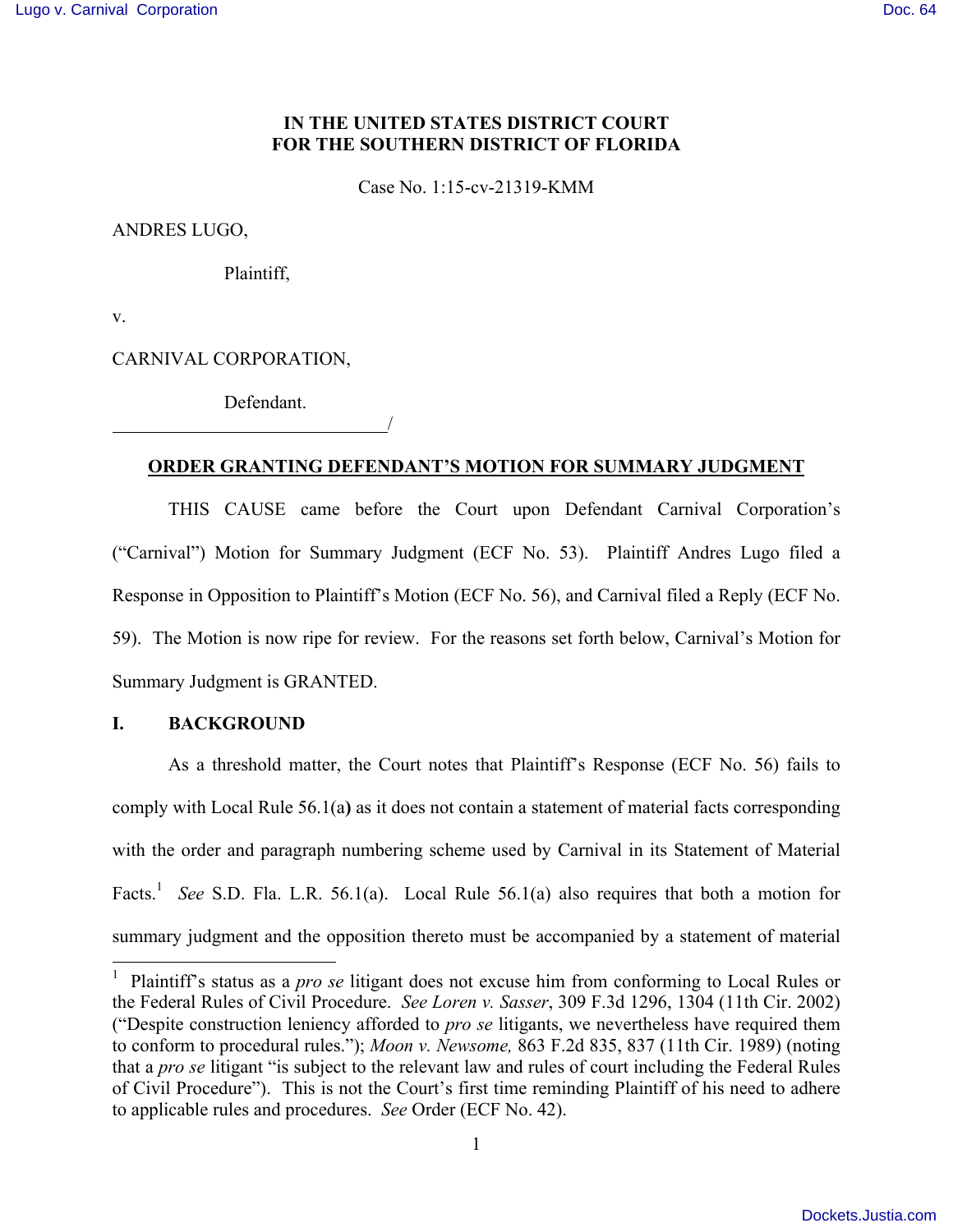facts that is "supported by specific references to pleadings, depositions, answers to interrogatories, admissions, and affidavits on file with the Court." S.D. Fla. L.R. 56.1(a)(2). Plaintiff's Response does not meet this requirement either as it lacks any citations to the record to support his opposition to summary judgment. Instead, Plaintiff's two-page Response is replete with conclusory and self-serving declarations that are offered in an attempt to create a genuine issue of material fact. Unfortunately for Plaintiff, such declarations lack any probative value and are insufficient as a matter of law. *Gordon v. Terry*, 684 F.2d 736, 744 (11th Cir. 1982); *see also Hilburn v. Murata Elects. N. Am., Inc.*, 181 F.3d 1220, 1227–28 (11th Cir. 1999) (noting that a "conclusory statement is insufficient to create a genuine issue of a material fact").

The Local Rules further provide that when a plaintiff fails to controvert a defendant's statement of facts, the facts alleged by the defendant are deemed admitted to the extent they are supported by the record. S.D. Fla. L.R. 56.1(b). Here, Plaintiff's failure to comply with the Local Rules essentially leaves the Court with "the functional analog of an unopposed motion for summary judgment." *Reese v. Herbert*, 527 F.3d 1253, 1268 (11th Cir. 2008). Although Carnival's submitted facts are deemed admitted, this "[C]ourt must still review the movant's citations to the record to determine if there is, indeed, no genuine issue of material fact." *Mann v. Taser Int'l, Inc*., 588 F.3d 1291, 1303 (11th Cir. 2009); *see also United States v. One Piece of Real Prop. Located at 5800 SW 74th Ave., Miami, Fla*., 363 F.3d 1099, 1101–02 (11th Cir. 2004) ("At the least, the district court must review all of the evidentiary materials submitted in support of the motion for summary judgment."). "This requirement provides the Court an opportunity to address the merits of the motion." *State Farm Mut. Auto. Ins. Co. & State Farm Fire & Cas. Co. v. B&A Diagnostic, Inc*., No. 14-CV-24387-KMM, 2015 WL 7272738, at \*2 (S.D. Fla. Nov. 16, 2015).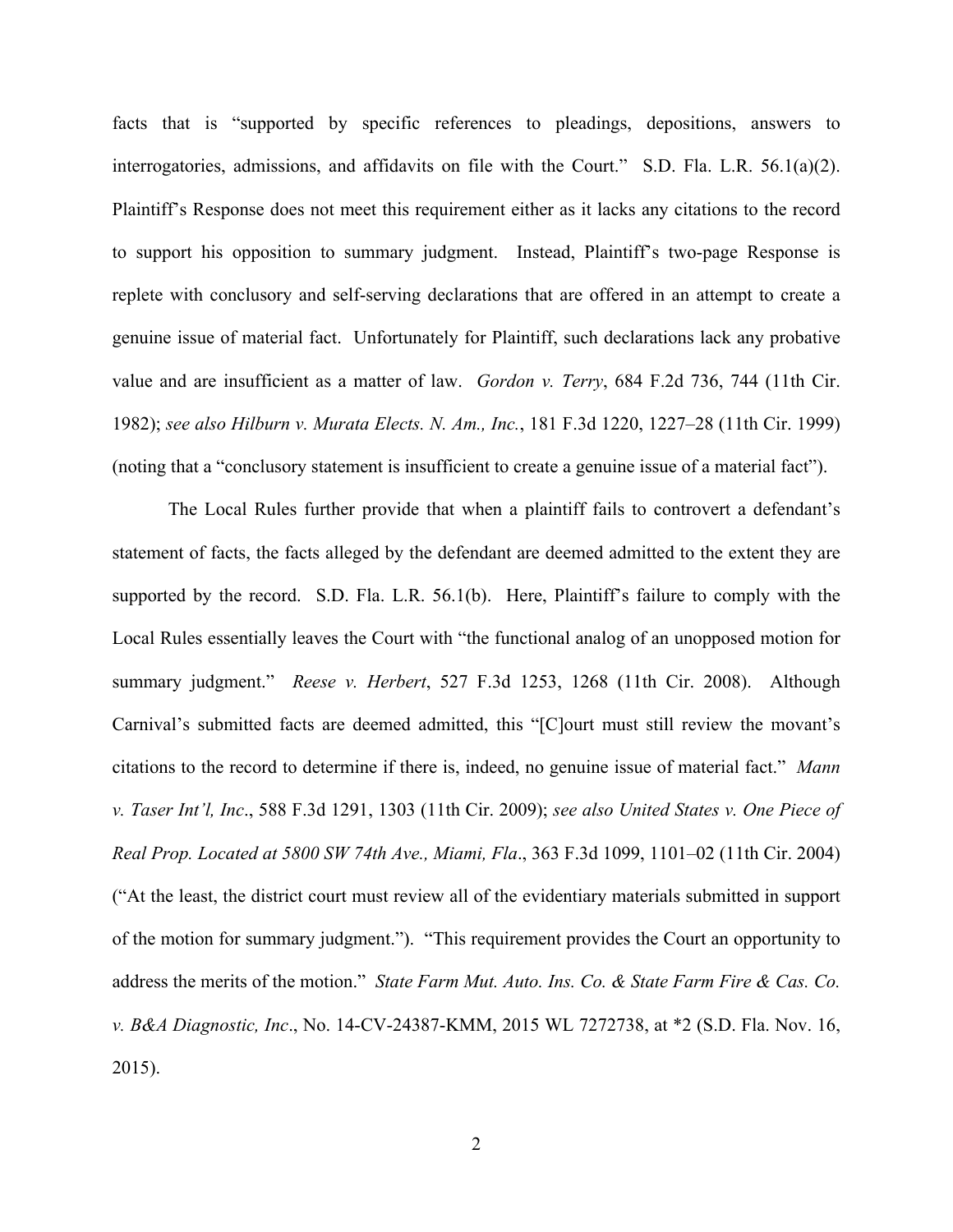With this framework in mind, the following facts are undisputed and supported by the record before this Court. 2

On February 26, 2015, Plaintiff, his wife, and their two minor children, departed on a four-day roundtrip cruise from Miami aboard the Carnival *Victory*. For the duration of the trip, Plaintiff and his family were assigned to a cabin with three beds: two single bunk beds against the cabin wall and a larger bed on the floor under one of the bunk beds. There were two bunk bed ladders of equal height provided in the cabin, of which the family only used one. Plaintiff's two children moved the ladder between the bunk beds each night and demonstrated no difficulty in using the ladder to climb into bed.

On the last night of the cruise, Plaintiff and his family went to dinner. At some point in the evening, Plaintiff's children returned to the cabin where they remained for the rest of the evening. Plaintiff and his wife remained out with a group of friends and returned to the cabin between 1:30 and 2:00 a.m. Upon returning to the cabin, Plaintiff decided to sleep on his son's bunk bed because he saw his son had fallen asleep in the larger bed on the floor. Prior to going to sleep, Plaintiff placed an order for a 6:30 a.m. wake up call. Shortly thereafter, Plaintiff climbed the ladder that was attached to the bunk bed without any difficulty and went to sleep.<sup>3</sup>

That morning, the telephone rang at 6:30 a.m. with Plaintiff's requested wake up call. Plaintiff exited the bunk bed via the ladder without turning on any lights so as not to disturb his family while answering the call. Plaintiff descended the ladder in a sitting position and when he felt something soft with his heel he let go of the handrails and stepped forward believing that he

 $\frac{1}{2}$  The facts are taken from Carnival's Statement of Undisputed Material Facts, which is incorporated into its Motion for Summary Judgment (ECF No. 53), and a review of the corresponding record citations and submitted exhibits.

 $3$  Notably, Plaintiff testified in his deposition that the ladder hooks were well secured onto the bed bunk frame and the ladder did not shake or wobble as he went up. Lugo Dep. 133:9-16 (ECF No. 53-1).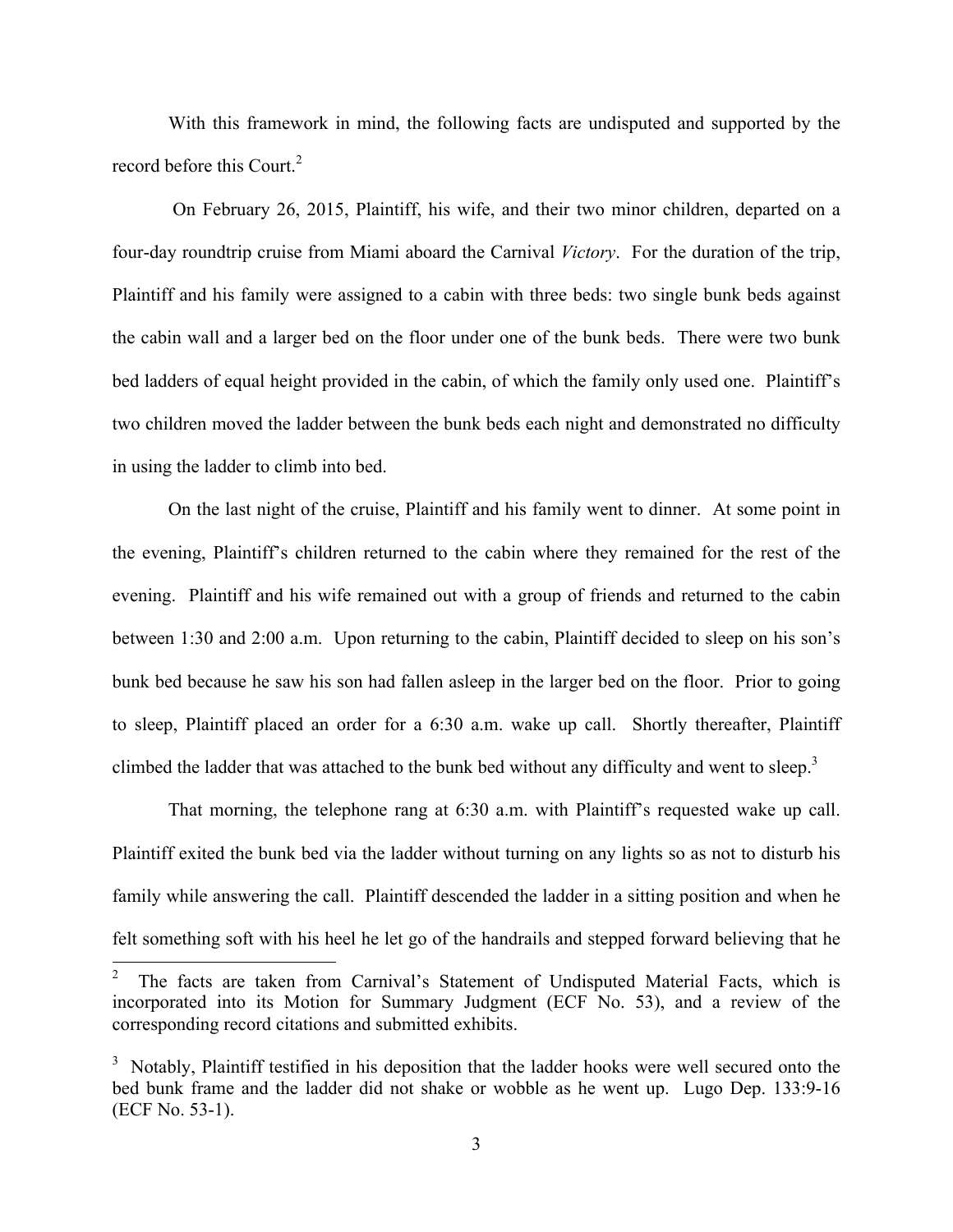had reached the floor. Lugo Dep. at pp. 134-37 (ECF No. 53-1). Plaintiff fell forward face down and believes that he lost consciousness. After his fall, Plaintiff and his family remained in the cabin for some time. Eventually, Plaintiff went to the security office and was referred to medical services where he was diagnosed with a fractured rib.

On April 6, 2015, Plaintiff filed a one-count Complaint (ECF No. 1) alleging a negligence claim against Carnival for, *inter alia*, (1) failing to remedy hazardous conditions, (2) failing to warn of hazardous conditions, and (3) failing to properly train, supervise and retain its crew to avoid such hazards. Compl. ¶ 13. Carnival now moves for summary judgment.

#### **II. LEGAL STANDARD**

Summary judgment is appropriate where there is "no genuine issue as to any material fact [such] that the moving party is entitled to judgment as a matter of law." *Celotex Corp. v. Catrett*, 477 U.S. 317, 322 (1986); *see also* Fed R. Civ. P. 56. A genuine issue of material fact exists when "a reasonable jury could return a verdict for the non-moving party." *Anderson v. Liberty Lobby, Inc*., 477 U.S. 242, 249 (1986). Additionally, speculation or conjecture cannot create a genuine issue of material fact. *Cordoba v. Dillard's, Inc.*, 419 F.3d 1169, 1181 (11th Cir. 2005).

The moving party has the initial burden of showing the absence of a genuine issue as to any material fact. *Clark v. Coats & Clark, Inc*., 929 F.2d 604, 608 (11th Cir. 1991). In assessing whether the moving party has met this burden, the court must view the movant's evidence and all factual inferences arising from it in the light most favorable to the non-moving party. *Denney v. City of Albany*, 247 F.3d 1172, 1181 (11th Cir. 2001). Once the moving party satisfies its initial burden, the burden shifts to the non-moving party to come forward with evidence showing a genuine issue of material fact that precludes summary judgment. *Bailey v. Allgas, Inc*., 284 F.3d 1237, 1243 (11th Cir. 2002); *see also* Fed. R. Civ. P. 56(e). "If reasonable minds could differ on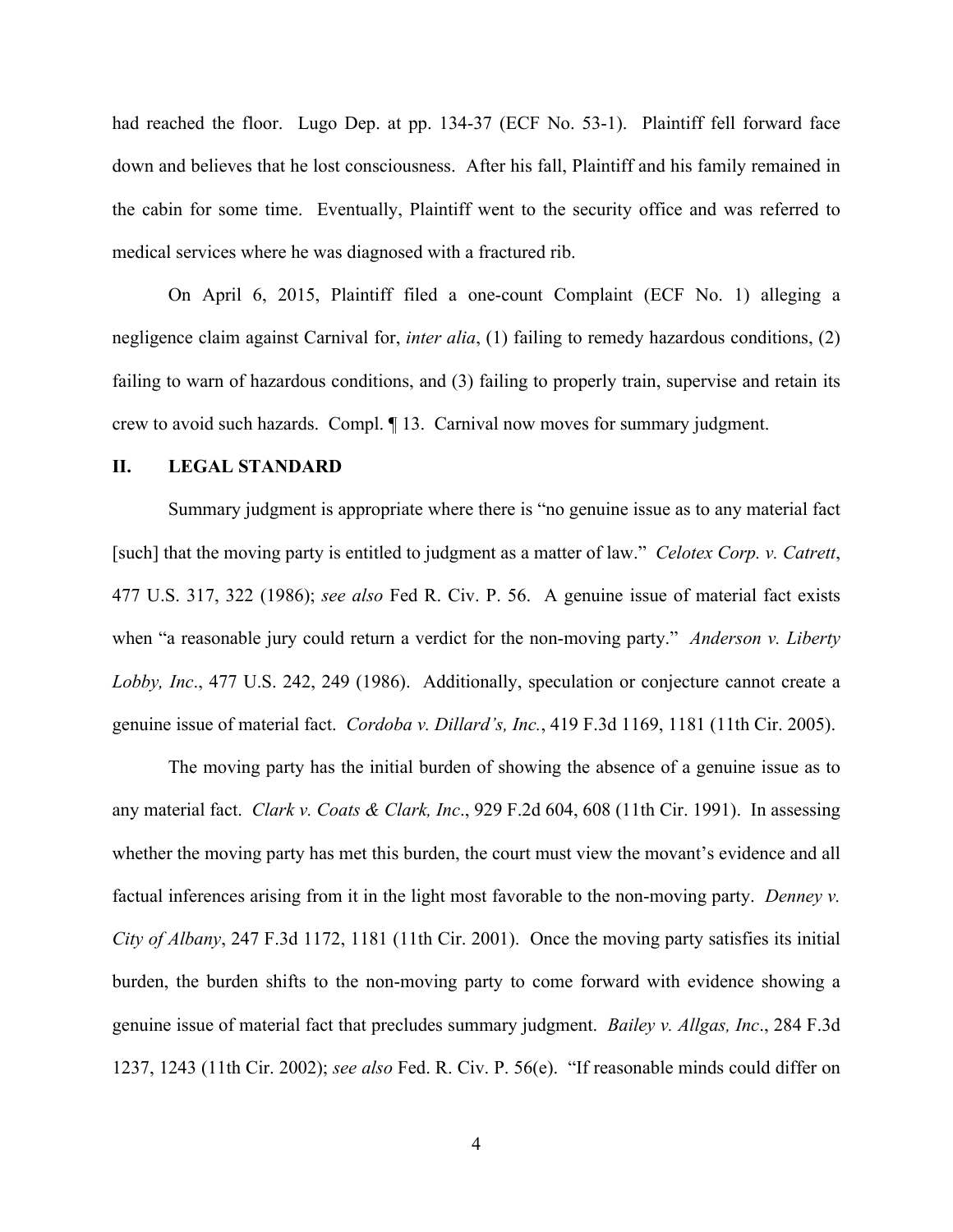the inferences arising from undisputed facts, then a court should deny summary judgment." *Miranda v. B & B Cash Grocery Store, Inc*., 975 F.2d 1518, 1534 (11th Cir. 1992). But if the record, taken as a whole, cannot lead a rational trier of fact to find for the non-moving party, there is no genuine issue for trial, and summary judgment is proper. *Matsushita Elec. Indus. Co. v. Zenith Radio Corp.*, 475 U.S. 574, 587 (1986).

#### **III. DISCUSSION**

Carnival asserts that it is entitled to summary judgment because the dangerous condition complained of by Plaintiff—a bunk bed ladder that did not reach the floor—was open and obvious and, therefore, Carnival had no duty to warn of its existence. Alternatively, Carnival argues it is entitled to summary judgment as there is no evidence of its prior actual or constructive notice of the alleged dangerous condition. In response, Plaintiff argues that the "pleadings, affidavits and exhibits presented by [Carnival] do not show all the material facts that caused the accident." *See* Pl.'s Resp. (ECF No. 56).

Based on the undisputed record evidence, the Court reasons that no rational trier of fact could find that Carnival had a duty to warn Plaintiff of an allegedly dangerous condition. Accordingly, because there is no genuine issue as to any material fact, Carnival is entitled to summary judgment on Plaintiff's negligence claim.

## **A. Applicable Law**

"Claims arising from alleged tort actions aboard ships sailing in navigable waters are governed by general maritime law." *Luther v. Carnival Corp*., 99 F. Supp. 3d 1368, 1370 (S.D. Fla. 2015) (citing *Keefe v. Bahama Cruise Line, Inc*., 867 F.2d 1318, 1320 (11th Cir. 1989)). In analyzing a maritime tort case, courts "rely on general principles of negligence law." *Chaparro v. Carnival Corp*., 693 F.3d 1333, 1336 (11th Cir. 2012) (citation omitted). Cruise ship operators are not an all-purpose insurer of a passenger's safety. *Kornberg v. Carnival Cruise*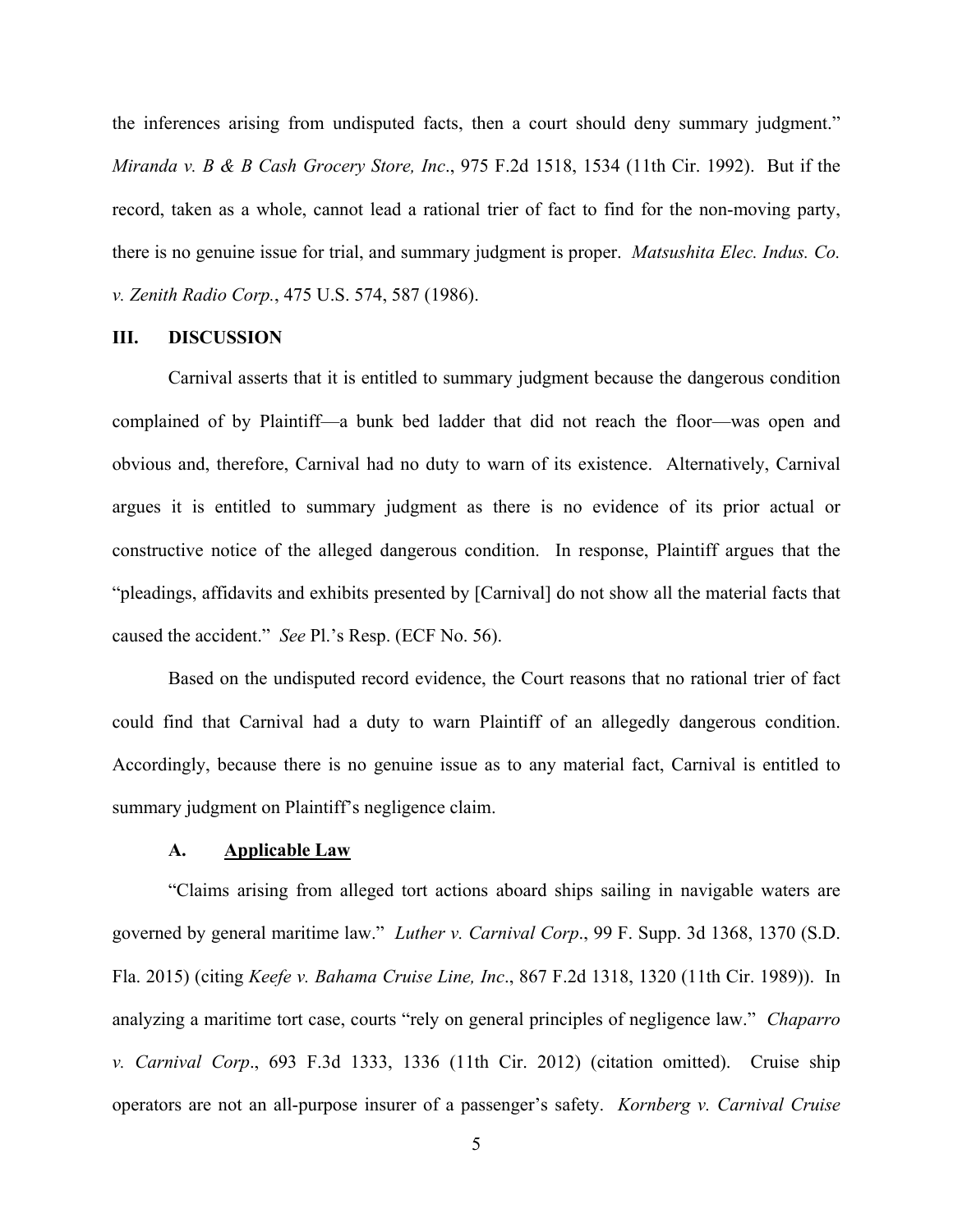*Lines, Inc*., 741 F.2d 1332, 1334 (11th Cir. 1984); *Weiner v. Carnival Cruise Lines*, No. 11-CV-22516, 2012 WL 5199604, at \*2 (S.D. Fla. Oct. 22, 2012) ("A carrier by sea does not serve as an insurer to its passengers; it is liable only for its negligence.").

To establish a negligence claim, "a plaintiff must allege that (1) the defendant had a duty to protect the plaintiff from a particular injury; (2) the defendant breached that duty; (3) the breach actually and proximately caused the plaintiff's injury; and (4) the plaintiff suffered actual harm." *Chaparro*, 693 F.3d at 1336. The failure to show sufficient evidence of each element is fatal to a plaintiff's negligence cause of action. *Isbell v. Carnival Corp*., 462 F. Supp. 2d 1232, 1237 (S.D. Fla. 2006) ("Each element is essential to Plaintiff's negligence claim and Plaintiff cannot rest on the allegations of [the] complaint in making a sufficient showing on each element for the purposes of defeating summary judgment.").

It is well established that a cruise ship operator owes its passengers "the duty of exercising reasonable care under the circumstances of each case." *Torres v. Carnival Corp*., No. 14-13721, 2015 WL 7351676, at \*5 (11th Cir. Nov. 20, 2015) (quoting *Kermarec v. Compagnie Generale Transatlantique*, 358 U.S. 625, 632 (1959)). This standard of care "requires, as a prerequisite to imposing liability, that the carrier have had actual or constructive notice of the risk-creating condition." *Keefe*, 867 F.2d at 1322. Further, a cruise ship operator's duty of reasonable care "includes a duty to warn passengers of dangers of which the carrier knows or should know, but which may not be apparent to a reasonable passenger." *Poole v. Carnival Corp*., No. 14-20237-CIV, 2015 WL 1566415, at \*5 (S.D. Fla. Apr. 8, 2015).

However, there is no requirement to warn of dangers that are open and obvious. *Smith v. Royal Caribbean Cruises, Ltd*., 620 F. App'x 727, 730 (11th Cir. 2015); *Smolnikar v. Royal Caribbean Cruises Ltd*., 787 F. Supp. 2d 1308, 1322 (S.D. Fla. 2011). "Open and obvious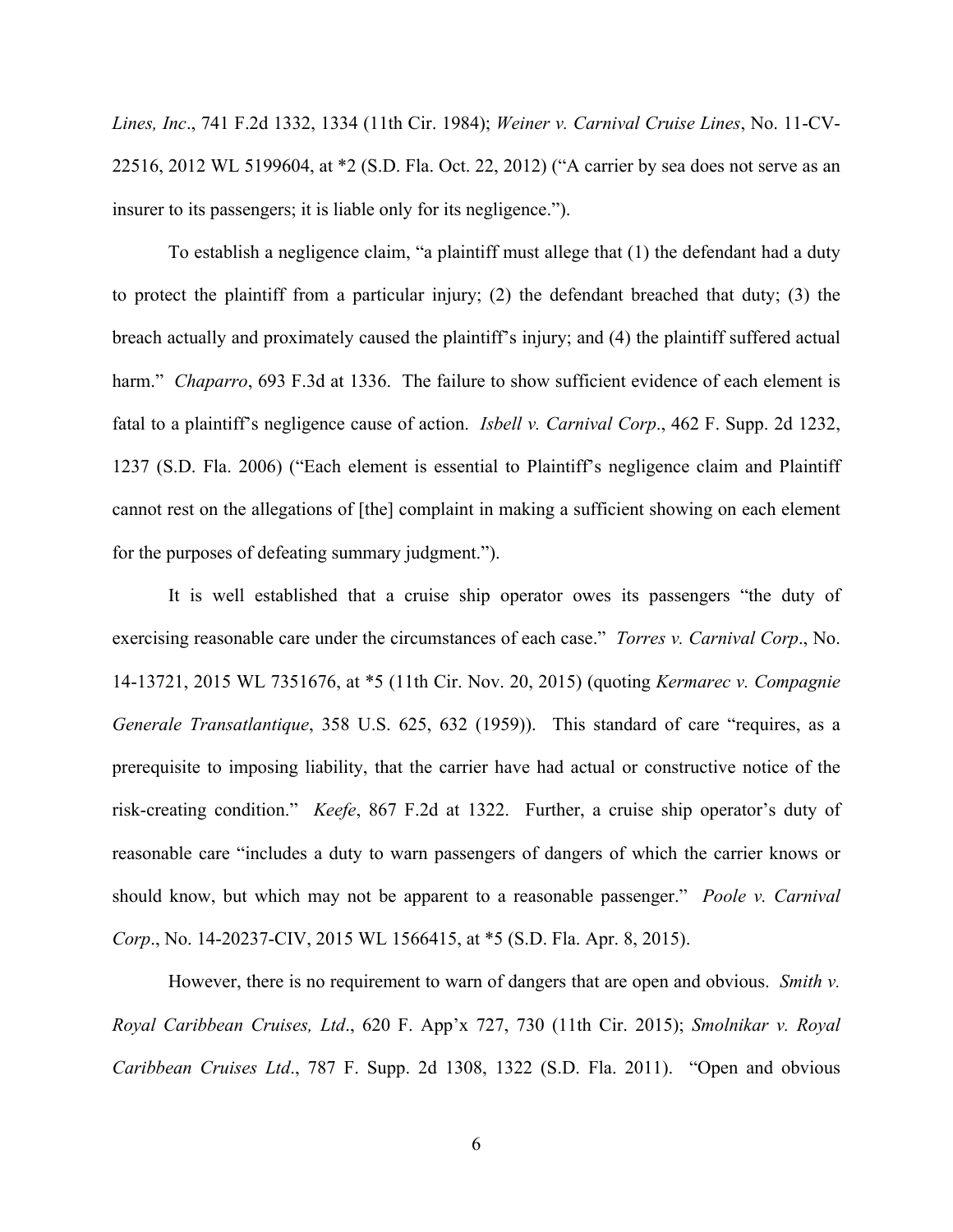conditions are those that should be obvious by the ordinary use of one's senses." *Lancaster v. Carnival Corp*., 85 F. Supp. 3d 1341, 1344 (S.D. Fla. 2015). Whether a danger is open and obvious is determined from an objective, not subjective, point of view. *Flaherty v. Royal Caribbean Cruises, Ltd*., No. 15-22295, 2015 WL 8227674, at \*3 (S.D. Fla. Dec. 7, 2015) (internal quotation and citation omitted); *John Morrell & Co. v. Royal Caribbean Cruises, Ltd.*, 534 F. Supp. 2d 1345, 1351 (S.D. Fla. 2008) ("Individual subjective perceptions of the injured party are irrelevant in the determination of whether a duty to warn existed.")

#### **B. Carnival Had No Duty to Warn of an Open and Obvious Condition**

Plaintiff's negligence claim must fail as a matter of law. As previously stated, courts widely recognize that there is no duty to warn of dangers that are open and obvious. *Smith*, 620 F. App'x at 730; *Lancaster*, 85 F. Supp. 3d at 1344; *Cohen v. Carnival Corp*., 945 F. Supp. 2d 1351, 1357 (S.D. Fla. 2013). As in *Lancaster*, this Court finds that Plaintiff failed to show that Carnival had a duty to warn of a risk-creating condition. *See Lancaster*, 85 F. Supp. 3d at 1344- 45 (finding that defendant cruise line "had no duty to warn Plaintiff of the luggage he allegedly tripped over" when the fact that the piece of luggage was lying on the ground was "discernible through common sense and the ordinary use of eyesight").

In this case, any danger posed by descending a bunk bed ladder that did not reach the floor of the cabin was open and obvious to Plaintiff. To begin with, Plaintiff and his family remained in the same cabin, with the same bunk bed ladders, for the entire duration of their cruise. Plaintiff's children used the bunk bed ladder without incident for four days and three nights prior to his accident. On the night of his accident, Plaintiff also used the bunk bed ladder to ascend into bed without incident. Although Plaintiff claims he did not realize the ladder did not reach the floor until after his accident due to his inattention, his subjective observations are irrelevant in determining whether a duty to warn existed. *See Flaherty*, 2015 WL 8227674 at \*3;